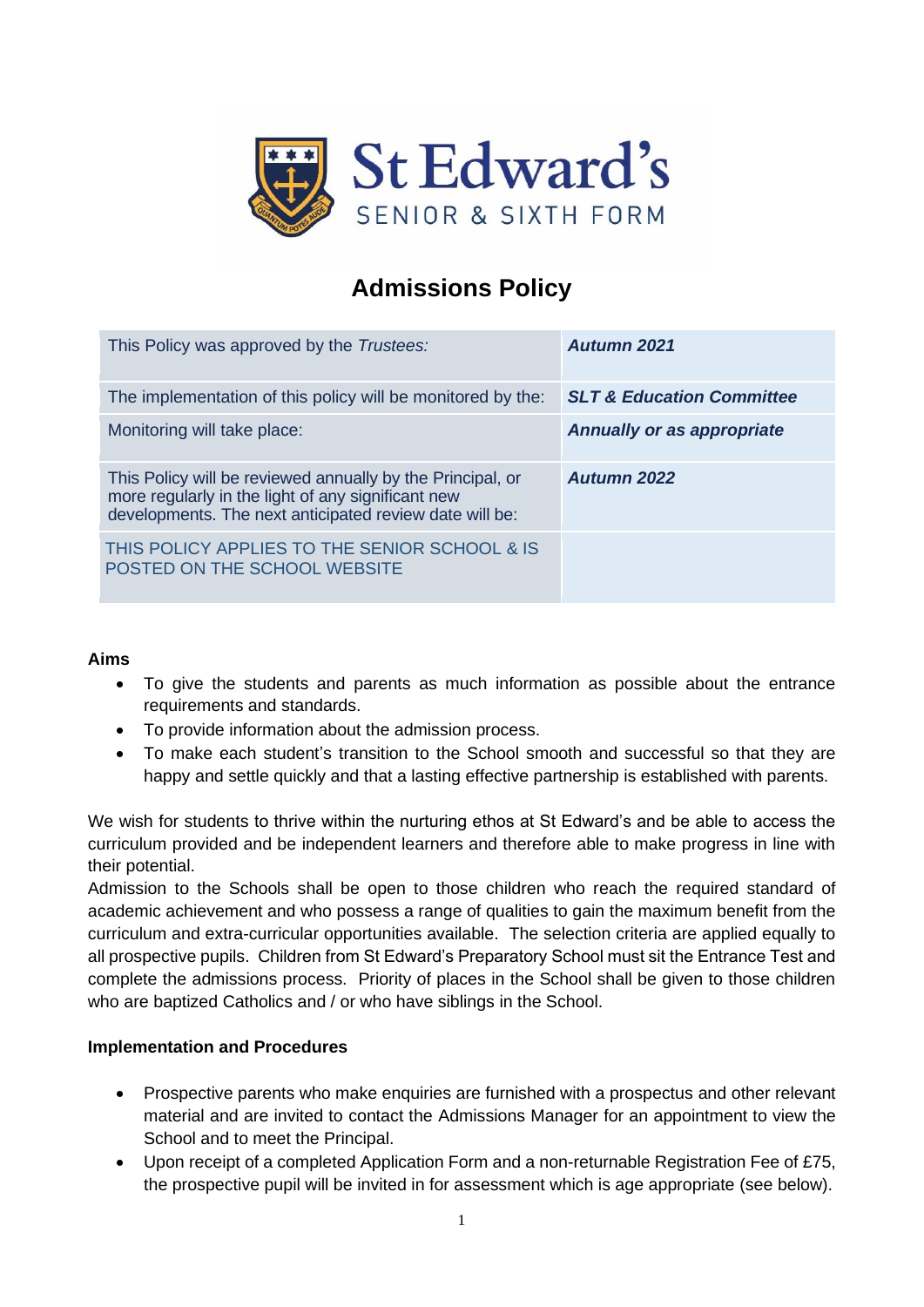- Prospective pupils will be invited to experience a taster day although given current Covid restrictions this is not possible at this time given health and safety guidelines at this time.
- The Admissions Manager will contact the pupil's current school for a school reference, once parents have completed the registration process.
- Places are offered to candidates who are successful in the entrance assessment and who have a satisfactory school reference and have attended a family interview with the Principal
- Interviews will not normally be held, but the School may wish to interview borderline candidates whose particular circumstances warrant it.
- Offers are made in writing by the Principal or the Admissions Manager acting on his behalf.
- Parents are required to complete and return the Acceptance Form (signed by both parents/guardian or those taking responsibility for the payment of fees), and a deposit is required to secure the place.
- The deposit is repaid without interest when the child leaves the School, once all financial matters have been settled.
- Upon acceptance of the place, parents are provided with a Parents' Information Booklet which contains all the relevant information for entry.
- In the case of a child who is of borderline (or below) academic performance, the School may make it a condition of acceptance that parents' consent to Individual Learning tuition (for which there is an additional charge). It is vital that all information around current provision, support and diagnosis is included in the registration form
- In the case of a child for whom English is not their first language, additional tuition in English as an Additional Language may be required (for which there is an additional charge). If a child has an IELTS score of 7 or above (or equivalent) their language ability should be such that specialist EAL tuition is not required. Below this level however, the pupil would be expected to have EAL specialist tuition (which would be charged supplemental to the fees) in order to be able to successfully access the curriculum.

# **The Admission Register**

- This is held on the School's Management System and contains for each pupil:
	- o the full name, sex;
	- $\circ$  day, month and year of birth;
	- o name and address of every person known to be a parent of the pupil (and an indication of which parent the pupil normally lives with, and which parents hold parental responsibility (as defined by Section 3 Children Act 19189) at least one telephone number at which the parent/guardian can be contacted in an emergency;
	- o address of new or additional place(s) of residence of child, and date child began to reside there
	- $\circ$  full name of the parent the pupil lives with
	- o mention of any medical condition and special educational needs;
	- o day, month and year of admission or re-admission to the School;
	- o name and address of last school attended;
	- o name of destination school
	- o start date at destination school
- The name of the pupil has to be included in the School Register from the beginning of the first day on which the School has agreed, or has been notified, that the pupil will attend the School. For most pupils the expected first day of attendance is the first day of the school year.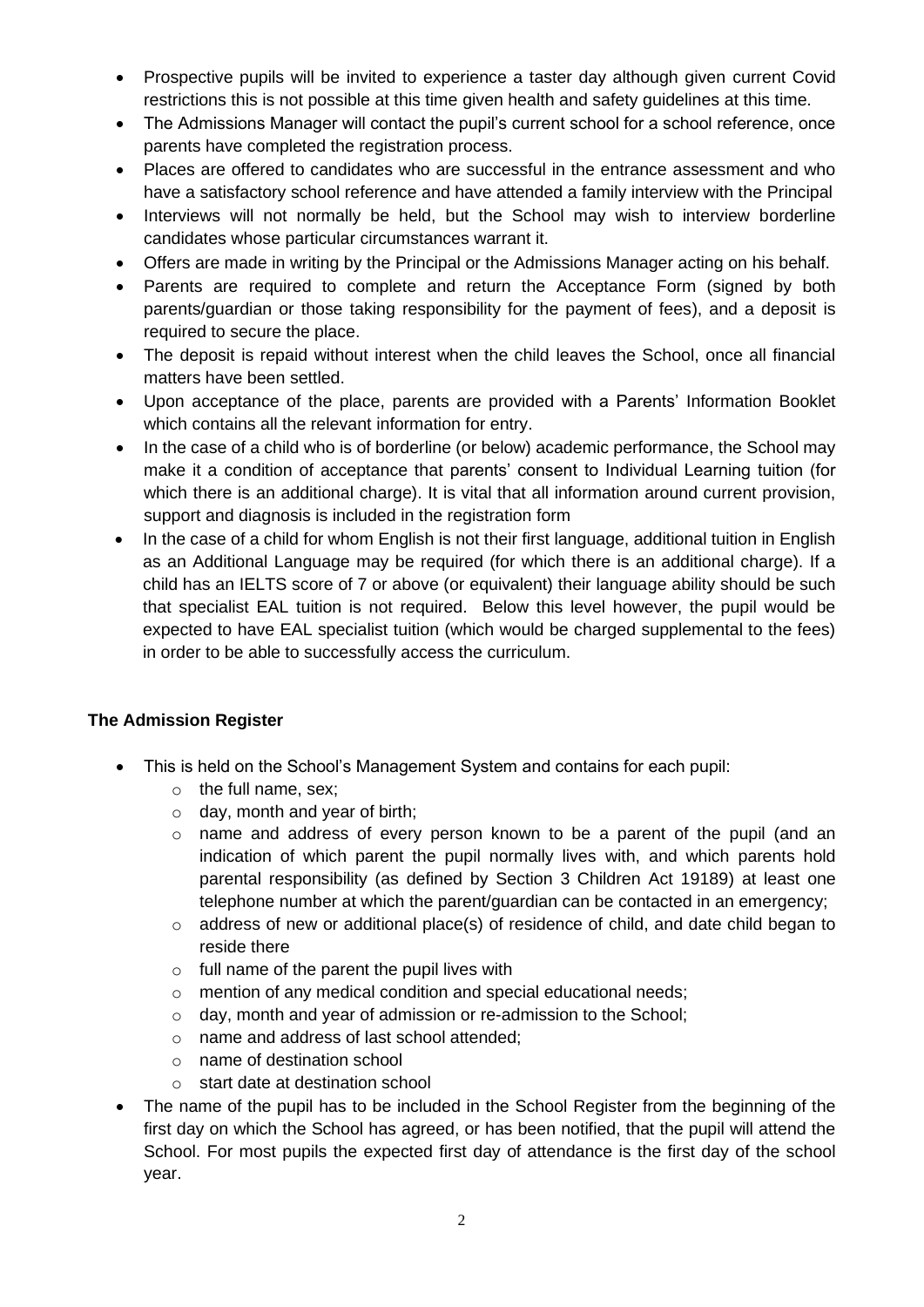# **Notification to Local Authority**

- The School will notify the Local Authority when a pupil joins the School or leaves the School at non-standard transition points or if the child is leaving to be home educated, certified medically unfit to attend, the family has moved away or has been permanently excluded
- The School, via Office Manager will notify the Local Authority when a pupil fails to attend School regularly or is absent without leave for 10 continuous school days also informing the Pastoral and Achievement coordinator.

# **General Information Relating to:**

## **Admission to Years 7 to 9**

- The School aims to admit three forms of entry into each Year Group from Years 7 to 9. These pupils are divided into 3 Tutor Groups.
- The School reserves the right to deliver its curriculum in different groupings depending on what is considered to be most effective, depending on the nature of the cohort and staffing resources.

#### **Admission to Year 10**

- The School aims to admit typically three forms of entry into Year 10.
- Pupils are placed in performance groups in Mathematics and English, but other subjects are normally of mixed ability unless performance is possible within the option block system.

#### **Admission to Sixth Form**

- The normal entry requirement for the Sixth Form is 5 GCSE passes at Level 4/5 or above, including Mathematics and English, with normally a Level 6 minimum in subjects to be studied at A Level. For some subjects, such as the Science or Mathematics we strongly recommend Level 7 as a minimum.
- Places are offered to external applicants on the basis of an interview, a satisfactory school reference and are conditional on their achieving the above academic requirements who then inform the school of their actual results in August.

# **Entrance Assessments**

- All entrants must show that they have sufficient academic potential to access the school's curriculum and are likely to be able to achieve a minimum of five GCSEs at Level 4/5 or above.
- Applicants for Years 7 take written papers in English, Mathematics and Non-Verbal Reasoning. Other occasional entrants in Year 8-9 take a computer-based test 'CEM Select Evaluate' an adaptive test produced by the University of Durham.
- Applicants to Year 10 usually take age-appropriate assessments in English and Mathematics.
- Where students are not following GCSE courses prior to Sixth Form, appropriate examination papers (in addition to English and Mathematics) will be taken depending upon the chosen course of study at A Level.
- An Entrance Examination Day is held in November of the year prior to entry (depending on availability of places, a late Entrance Test Day may also be held at other times later in the academic year).
- For overseas students, applicants will have an interview (held online) with the Principal or the Principal of Languages and International Students and will take appropriate (usually English and Mathematics) entrance papers. In some instances, additional papers in subjects